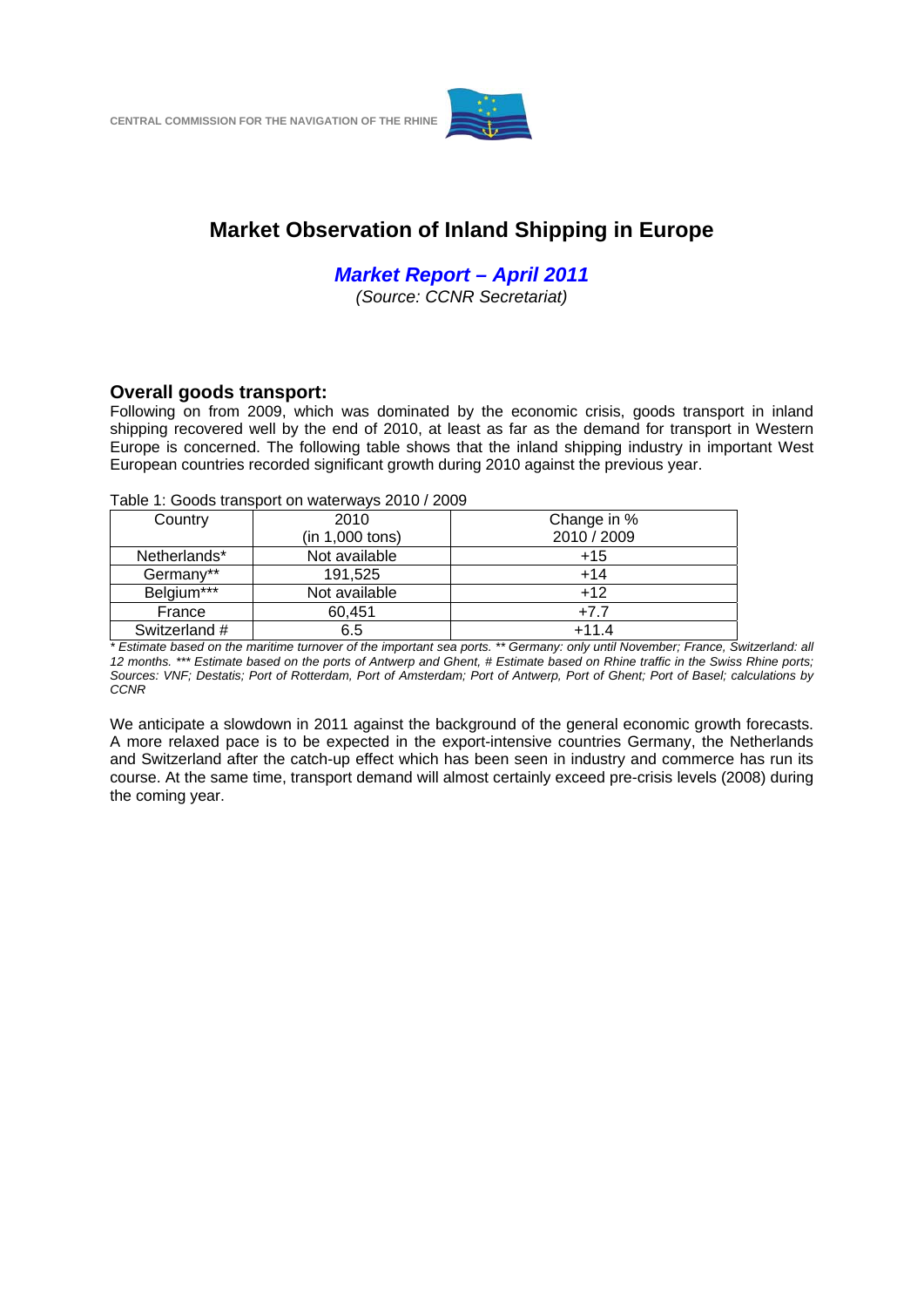# **Dry cargo shipping:**

#### *1) Demand and freight rates:*

#### *Demand*

The following results, which are sorted into individual goods categories, are based on the German and French waterway network, due to the lack of data for the Netherlands and Belgium.

The three most important segments in dry cargo shipping, in terms of quantity, are the construction industry, the steel industry and the energy sector. These segments developed very differently in 2010.

In Germany, the transport of **ores and scrap metal** increased by 45 %, in France by 57 %. Growth rates of 14 % (Germany) and 31 % (France) were recorded for **iron and steel products**.

**Coal** developed somewhat less dynamically than ore. This has to do with the division of the coal market into two sectors. As steel manufacturing increased, coking coal was able to record similar growth to ore, whereas power station coal made losses because of its price disadvantage when compared with gas. On balance, the transport of coal on waterways increased by 15 % in France and by 27 % in Germany.

In the case of **stone, earth and building materials** the demand stagnated – as anticipated in the last market report – both in Germany (+/- 0 %) and in France (-0.8 %).

In the **container sector**, the recovery was very strong, so that pre-crisis levels are already outperformed. In France there was an 11 % rise and in Germany a rise of +20 % up to and including November.

#### *Freight rates*

In keeping with the rising demand, freight rates in the dry cargo shipping sector have risen significantly since the start of 2010. However, it must be said that the percentage difference between the level of freight rates at the end of 2010 and the level before the crisis is still greater than the difference in volumes.

In the fourth quarter of 2010 transportation charges were still 9 % below the peak of the pre-crisis level (which was reached in the first quarter of 2008). When we look at the quantity of goods shipped, there is a noticeably smaller difference to the pre-crisis levels.

Figure 1: Development of freight rates and the demand for transport\* in dry cargo shipping



 *Source: NEA; destatis; calculations by CCNR. \* Goods transport on the Rhine* 

In the first half of 2010 the freight rates for dry cargo shipping were still stagnating at a level which in many cases did not permit any viable shipping operation.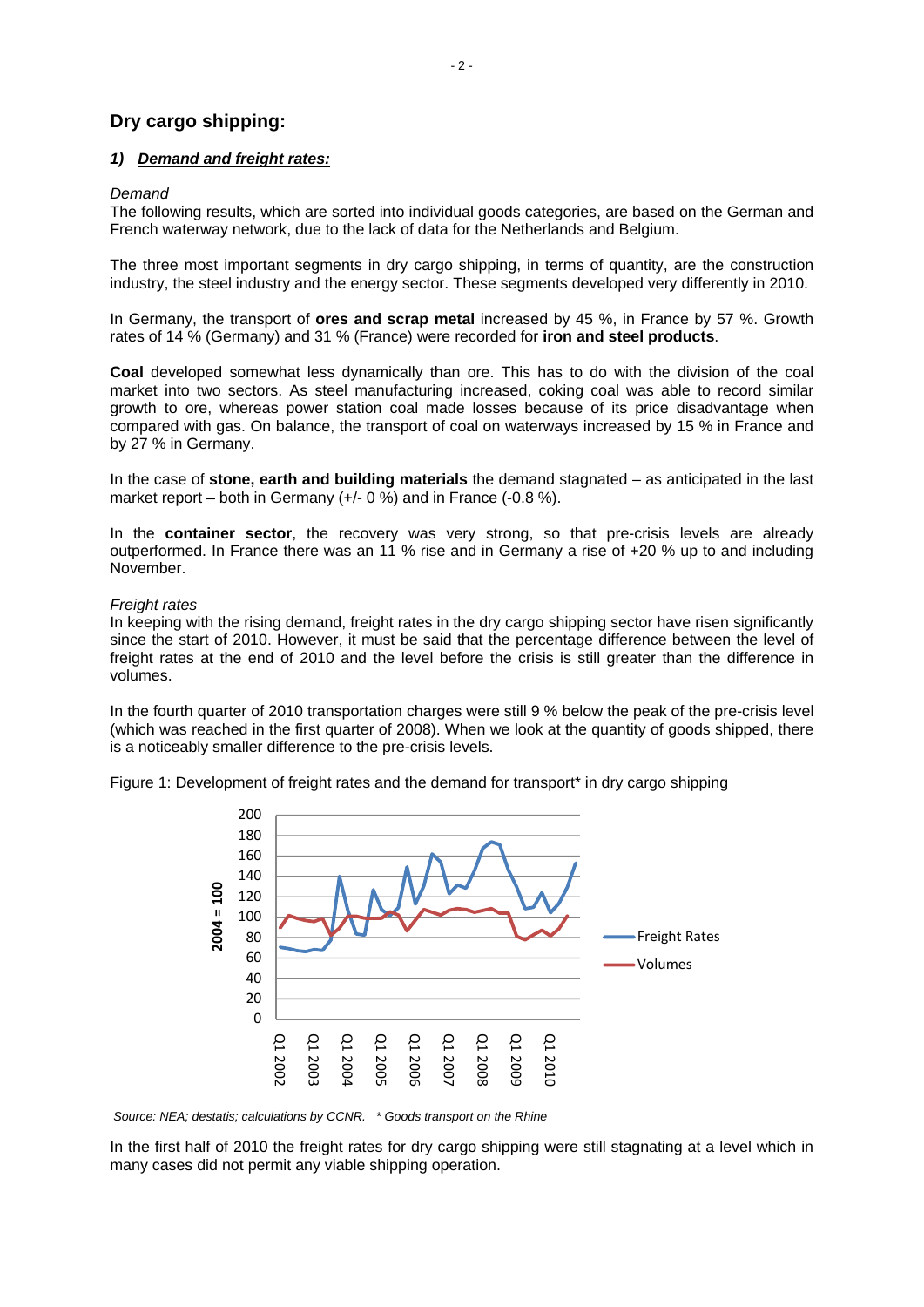This can primarily be explained by the significant growth in capacity (see following section). This situation puts many shipping companies, especially independent ship operators, in a critical financial position, in which their subsistence depends on support from the banks. Recently, ships have been auctioned and purchased by the bank itself at relatively high prices.

#### *2) Supply:*

According to the most recent information, 24 new motorized freight ships with a capacity of about 73,000 tons and 24 cargo lighters with a capacity of 37,000 tons were added to the market during 2010. This confirms the significant reduction in new ship building in this area which has been expected.

Even if the number of dry cargo ships scrapped in 2010 increased considerably when compared with the previous years, the capacity withdrawn from the market (about 25,000 tons) still only corresponds to 1/5 of the added capacity. It must also be considered that the added capacity has a higher productivity than the scrapped tonnage.



Figure 2: New ship building for dry cargo shipping

*Source: IVR*

#### *3) Outlook 2011:*

Altogether, steel consumption will probably grow at a slower rate in 2011 as compared to the previous year, in view of the slowdown in the automobile sector, a slight dip in machine construction, and only slight improvements in the construction sector. The transport of ore and scrap metal is therefore set to grow at a slower rate in 2011 than in 2010.

The transport demand for sand, earth and building materials, which are the most important segments in terms of quantity, should benefit from the slight increase in private investments in construction. However, only a modest increase of about 1-2 % can be expected for this segment as a whole.

The general conclusion for the dry cargo shipping sector is that the demand for transport will increase much more slowly in 2011 as in the recovery year 2010. A growth of about 1 to 5 % is expected.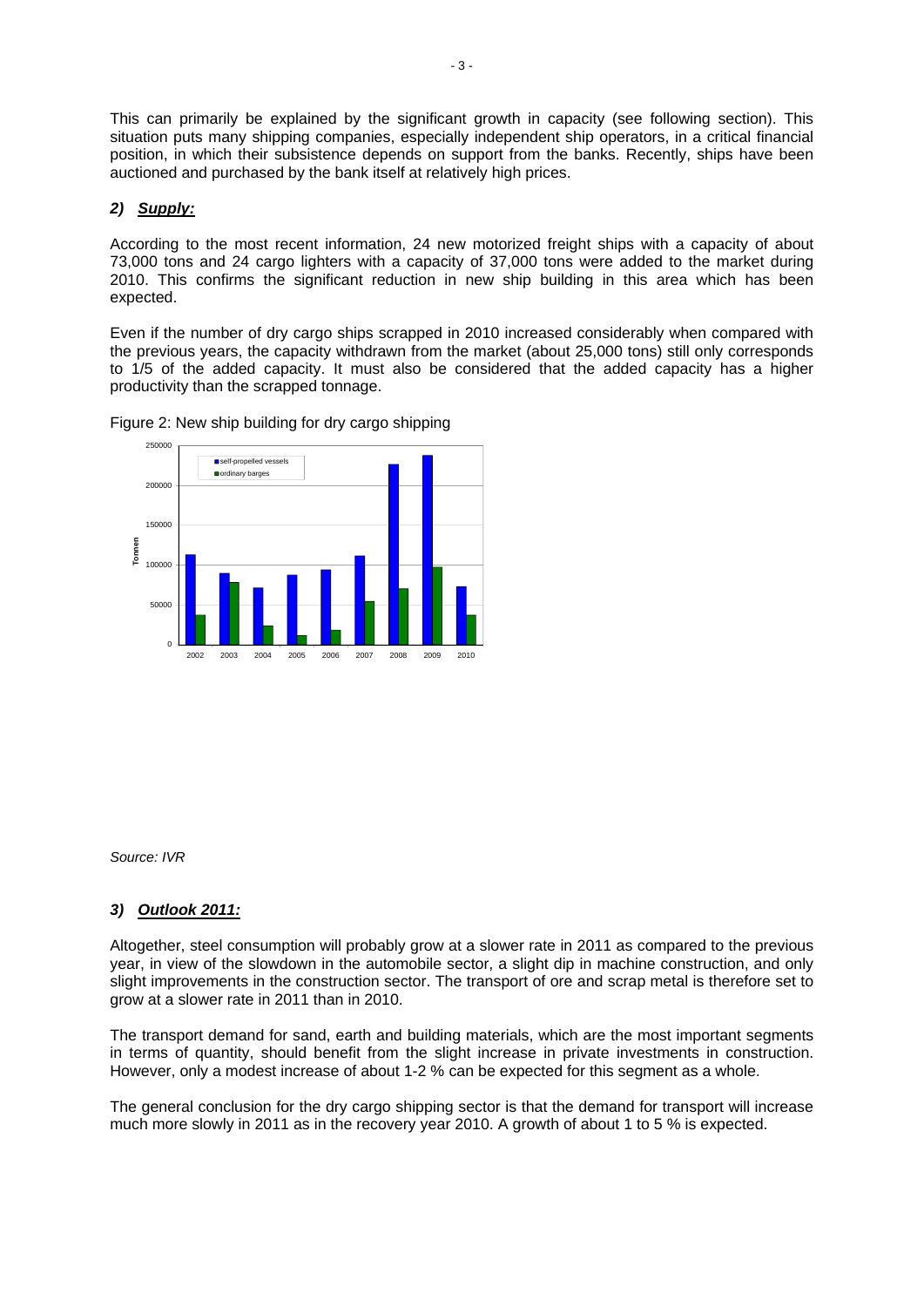## **Tanker shipping**

#### *1) Demand and freight rates*

#### *Demand*

In the case of **mineral-oil products** there was a recovery during 2010, which applies to the Rhine as well as to the entire network of German waterways. This was partially due to low stocks.

On balance, however, the transport volume stagnated in comparison to the previous year because of the weak demand in the first half of the year. On French waterways, the transport of mineral oil products rose by about 20 % compared to the previous year.

Figure 3: Transport of mineral oil products on the Rhine



*Source: destatis*

As regards **chemical products**, there was a very strong increase in 2010. On the Rhine, the pre-crisis level of 4.6 million tons (value for third quarter 2008) was already reached in the first quarter of 2010. About 5.2 million tons were transported in the third quarter of 2010. On German waterways, up until October, there was a total increase of 20 % compared to the previous year. France could report a growth of +14.5 %.

Figure 4: Transport of chemical products on the Rhine and chemical industrial production\*



*Source: destatis. \* Chemical production in Germany*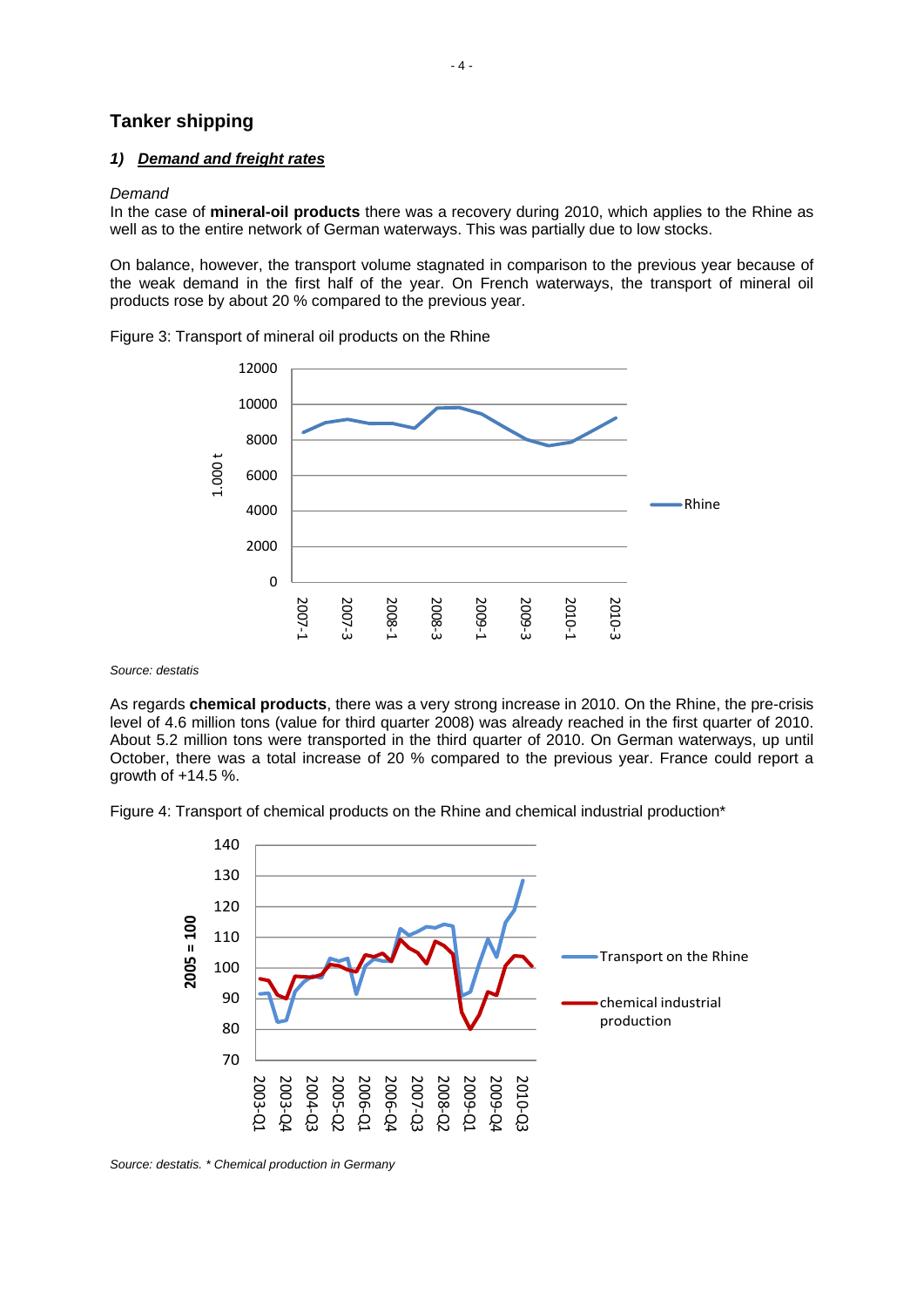#### *Freight rates*

At the start and end of 2010, the freight rates for tanker shipping were at a lower level than the previous two years. In autumn, the positive seasonal boost was less noticeable than usual, which was not so much caused by the demand situation as by the high water levels and the strong expansion of supply (see following section).



Figure 5: Average freight rate level for gas oil in 2008, 2009 and 2010 in Rhine shipping \*

1 2 3 4 5 6 7 8 9 10 11 12 *Source: Data from PJK International; calculations by CCNR. Numbers 1 to 12 = months. \* Average values for gas oil transport charges from Rotterdam for 6 destinations along the Rhine* 

Calculations show that, despite the greater volumes being transported, turnover in the tanker shipping sector fell because of the lower freight rates. This was evident primarily in the first quarter and in the second half of the year, while there was a higher turnover in the second quarter.

#### *2) Supply:*

In respect of new ship building in the tanker shipping market, the year 2010 was roughly as intensive as the previous year (see graph). The main reason for this is the conversion of the fleet of single-hull tankers into double-hull tankers. Against this background, in late 2008 orders for dry cargo ships were often changed to liquid cargo ships.

This change in orders was stimulated by the fact that the dry cargo market was hit by the economic crisis more heavily than the liquid cargo market in the year 2008. Hence, because of the collapse of the dry cargo shipping market, many orders for dry cargo ships were changed at the last moment to orders for tankers.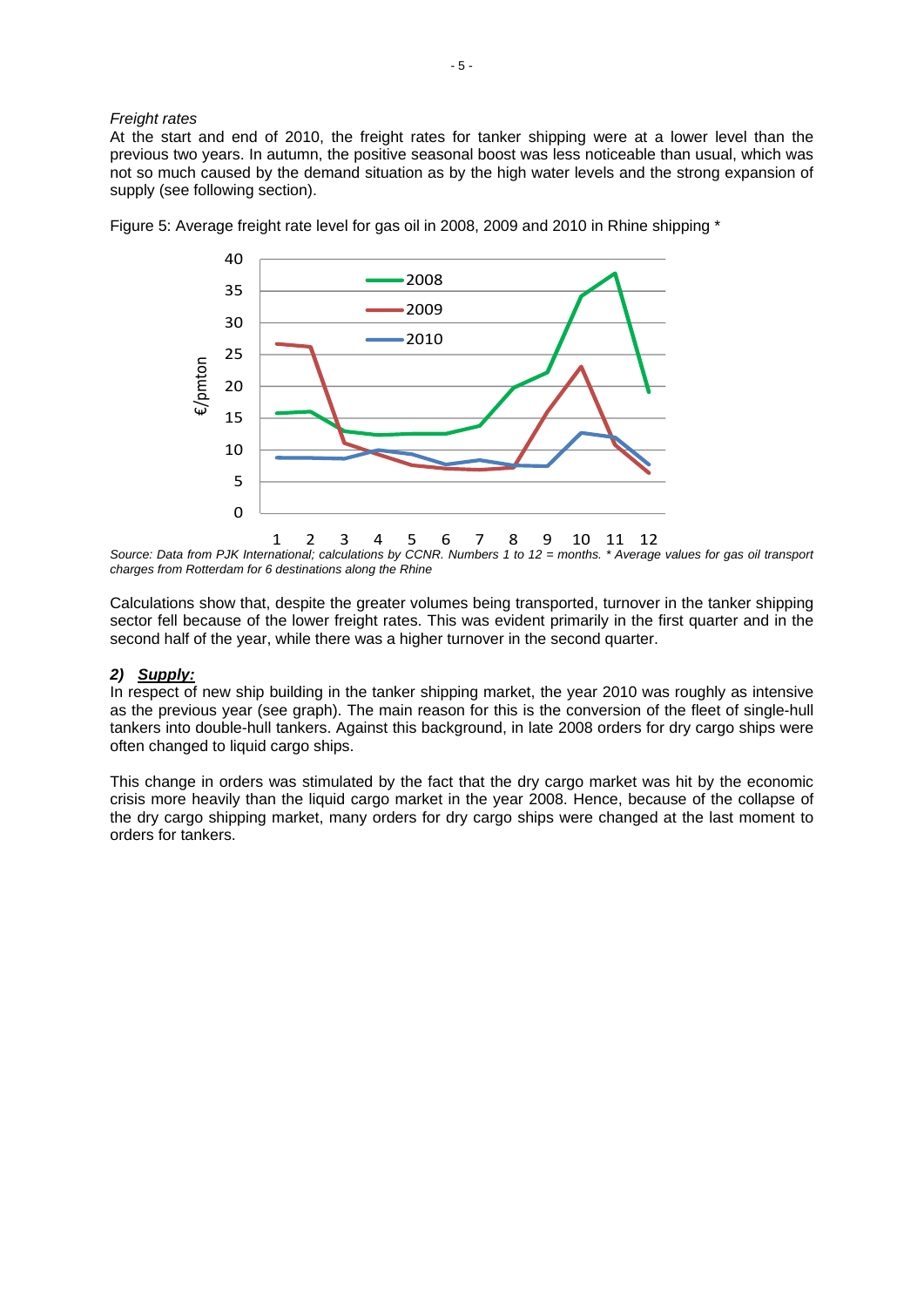

#### Figure 6: New ship building in West European tanker shipping

#### *Source: IVR; Shipping Authority Mainz*

Altogether, because of the uneven development of supply and demand, a structural overcapacity was built up in the tanker shipping sector.

For instance, demand in the entire tanker shipping sector (on the Rhine) only increased by 4 % from the years 2003 to 2010. By contrast, the total fleet capacity in the Netherlands, Germany, Belgium, Switzerland and Luxembourg grew by about 35 %.

#### *3) Outlook 2011*

In view of the anticipated oil price rises and the still-full stores for the Rhine and for Germany, we can expect a slight fall in the transport of mineral oil products. The chemical segment, similar to the dry cargo sector, will see a slowdown in its previously rapid catch-up pace. It is likely, however, that there will be further growth here.

In the tanker shipping sector too, the transport volume will also grow at a slower rate in 2011 than in 2010. A growth of about 1 to 5 % is expected.

\*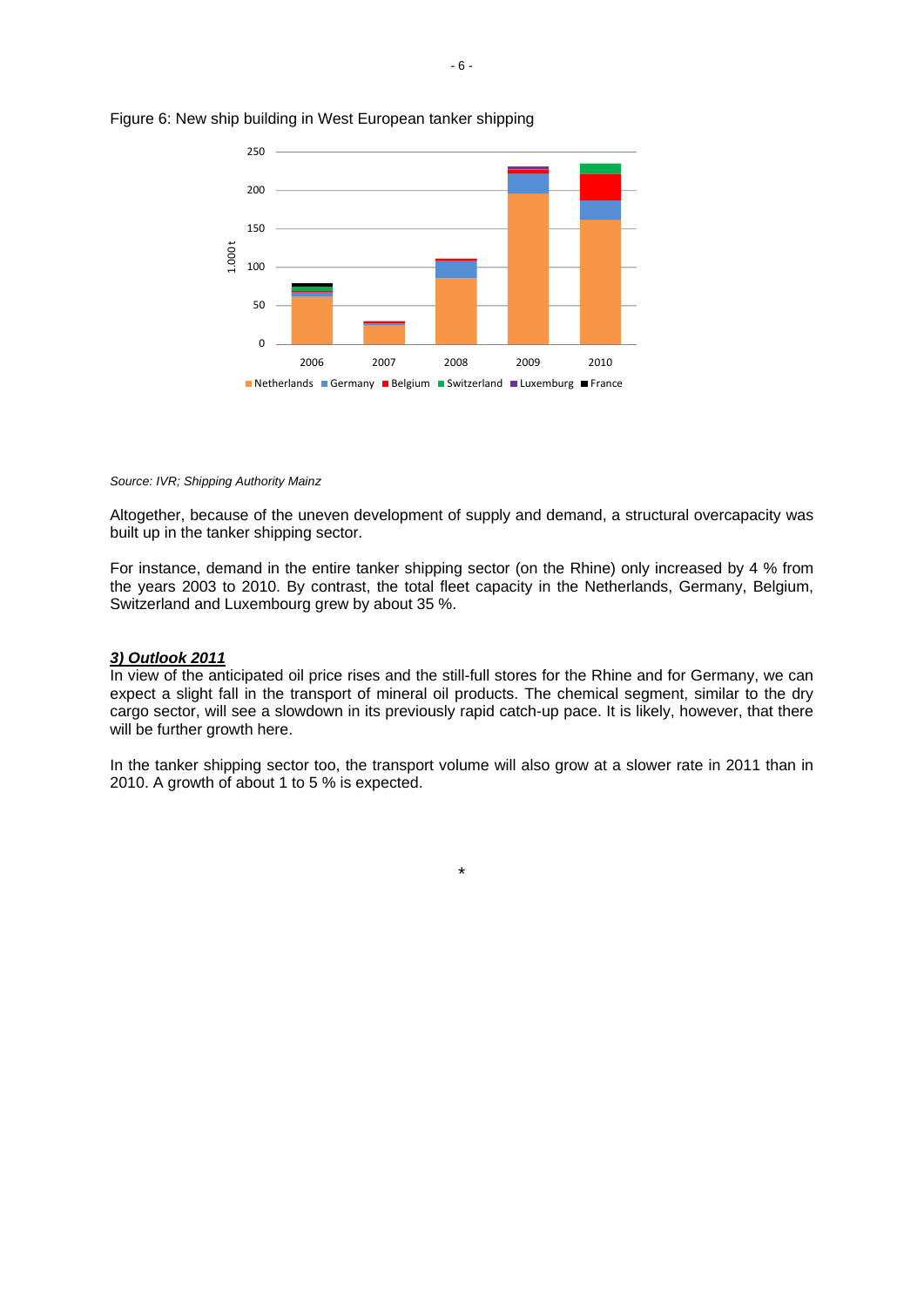## **Appendix:**



Figure 7: Monthly transport demand for dry cargo shipping in Germany, including trend

*Source: Destatis. \* Up to and including November 2010*





*Source: Destatis. \* Up to and including November 2010*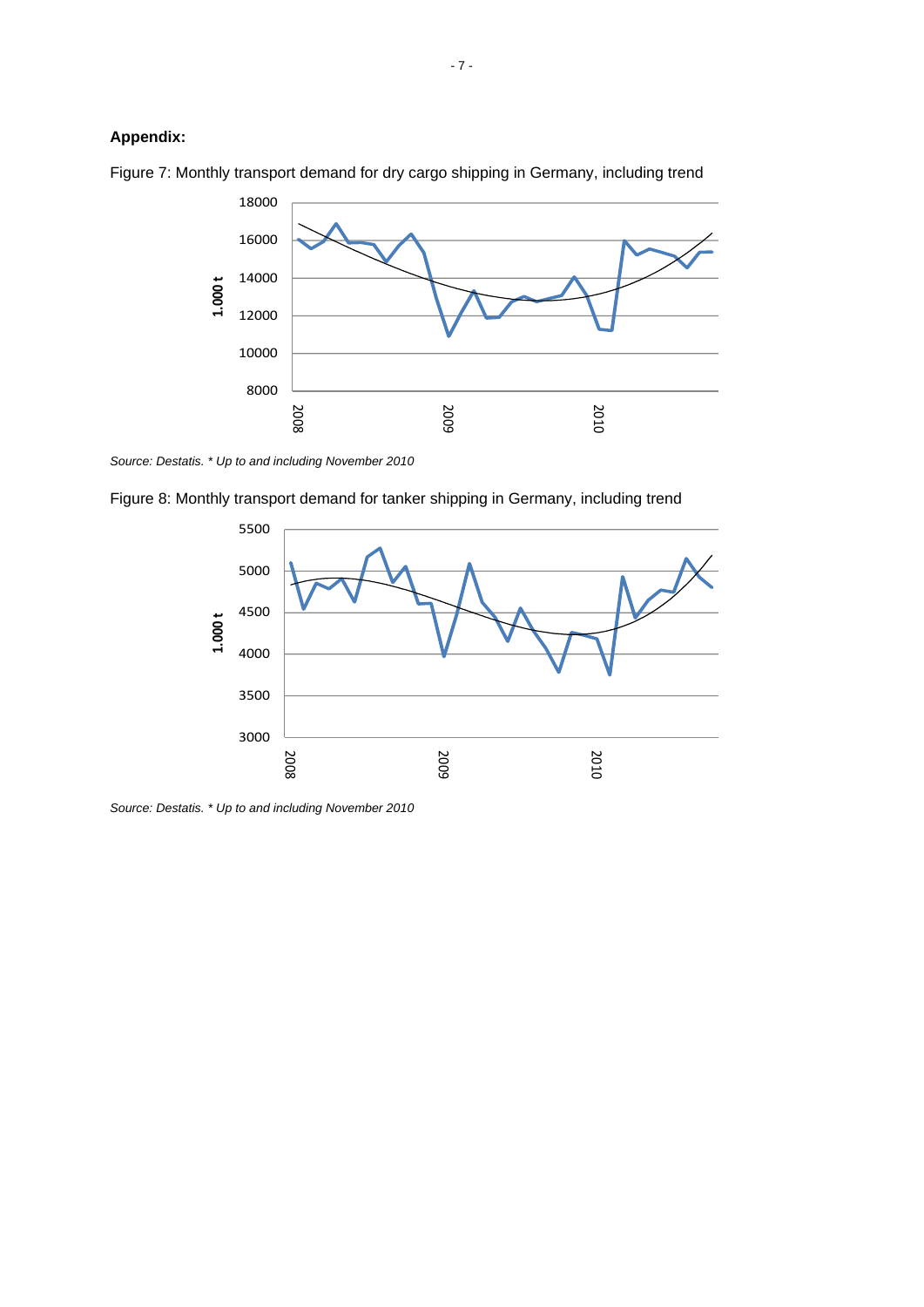

Figure 9: Transport performance in Rhine shipping

*Source: Destatis.*